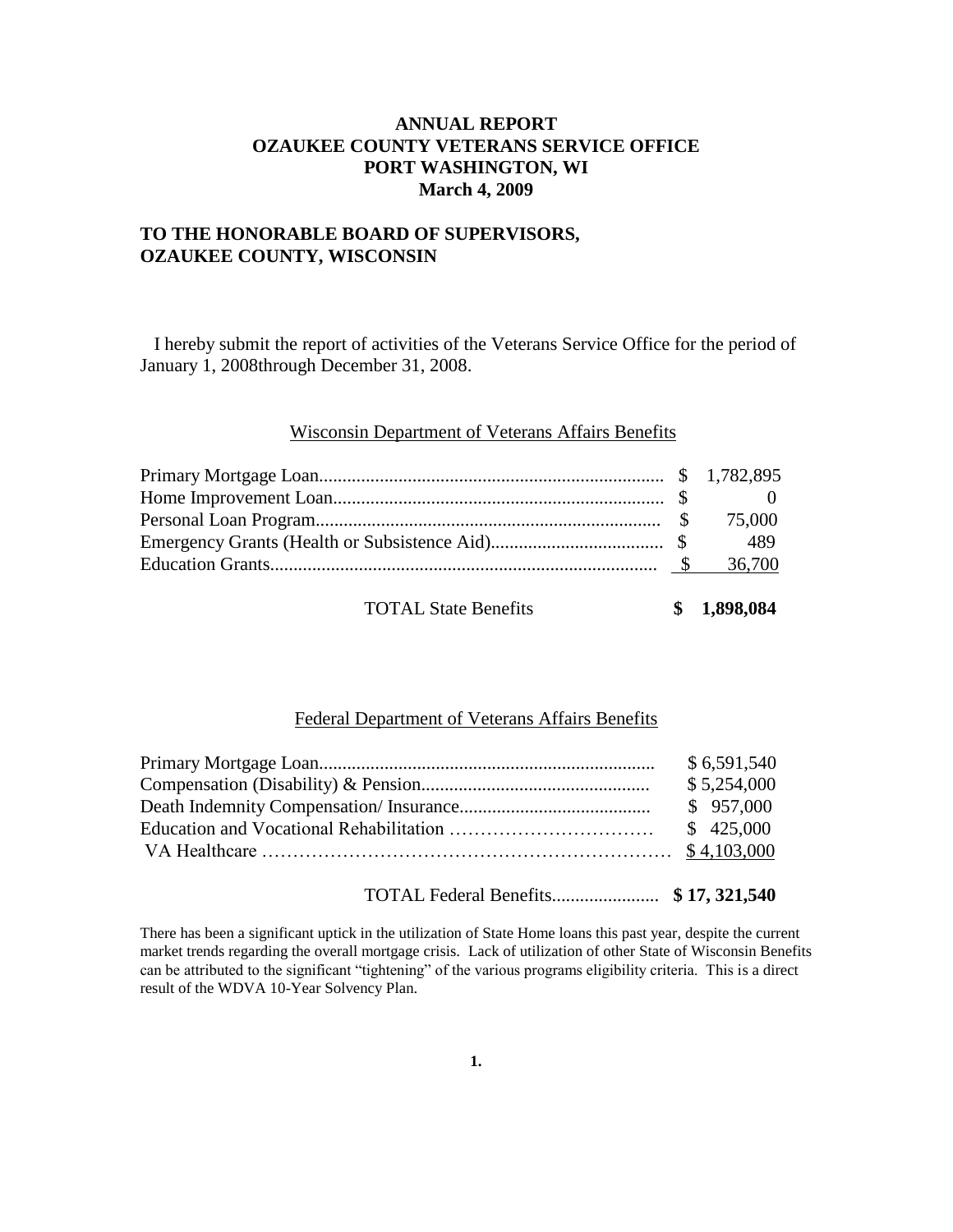#### **Veterans Service Office Annual Report for FY' 2008 (cont.)**

 Since 1998 we have seen significant changes to eligibility for VA health care, whose full impact is only now fully apparent. The federal budget for FY 2007 and FY' 2008 has included increases for the VA Healthcare System. In January of 2003, the Department of Veterans Affairs "froze" new applications for individuals who exceed their maximum income caps. This "suspension" of enrollments was continued into 2008. There is hope on the horizon, as the VA has indicated they will be loosening the requirements somewhat. We all wait to see to what degree they plan to open the enrollments.

 During the past year our office has provided transportation to 354 veterans for hospital appointments and day surgeries. This number has increased over the past year, despite the loss of some of our "regular clients". The average age of a WWII veteran is now well over 80. The Korean War population has now reached the age where increased medical care is required, and the oldest of our Vietnam veterans have started to become a factor in this increased demand as well. Our newest veterans returning from conflicts overseas, are making a regular appearance in our office.

 Our office has seen approximately 480 veterans/surviving family members during the past year. We have opened 135 new files and said farewell to 98 of our county's veterans.

 The Veterans' Homes at King and at Union Grove have continued their operations, and our county's residents continue to be reluctant to make application to those facilities, due primarily to their desire to remain near their relatives, and the local community. I currently have one application pending to Union Grove.

 The coming year should provide quite a challenge on both the State and Federal levels. We are now seeing many "returnees" from the War in Iraq. This influx of new veterans will in turn be seeking to avail themselves of their benefits. The advent of the Wisconsin GI Bill has been a real boon to our State's veterans. With the implementation of the Federal "Post 91—GI Bill" we will face some challenges in integrating it with our own WI GI Bill.

The Veterans Trust Fund at the State level has not been in the best of financial health, and all of the veterans groups have been asked to "prioritize" the benefits that need to be continued. This process will be addressed by the State Legislature again, in what has been dubbed "*The 10-Year Solvency Plan"*. The financial picture for the Trust Fund has shown little improvement, and the CVSO community will be lobbying to preserve existing benefits. Some in-roads were made during the past year on the Legislative level, but a great deal more needs to be done to restore programs restricted by the Solvency Plan.